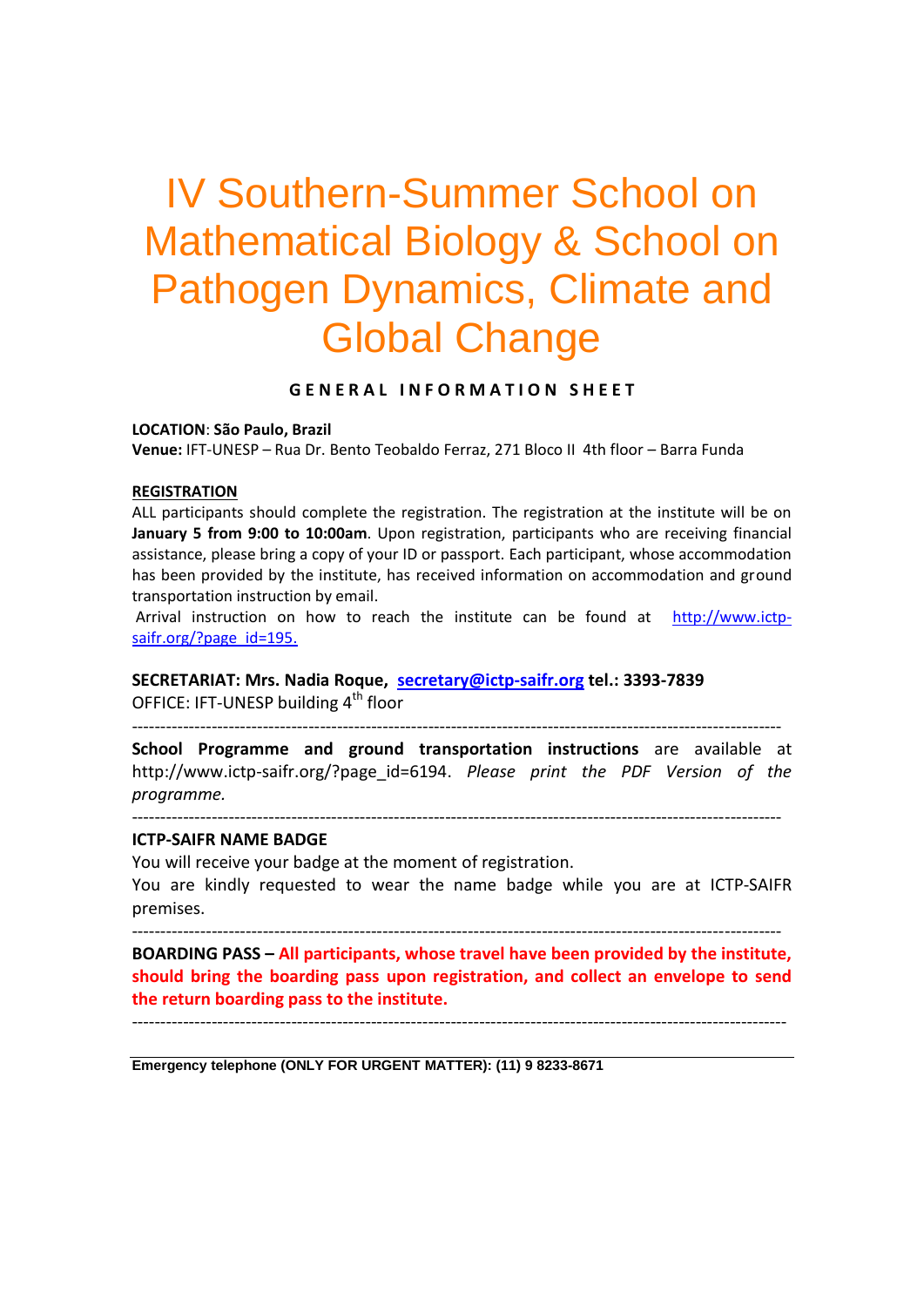TIPS

## 1- General Information

 São Paulo is a very big city and as any other big city in the world, it is very easy to get lost or to have trouble finding nice places to go. Even though it seems like a huge mess, you will soon find yourself understanding how to manage it. Below you'll find some information for you to have a nice time here.

 The building of IFT-UNESP is located close to one of the main public transport, Terminal Barra-Funda. It means that almost any place in the city can be reached easily from it, including The Universe Flat, which is close to one of the most important avenues of the city, Avenida Paulista. Its neighborhood is called Bela Vista and the other side of Paulista Avenue is called Jardins. This avenue is the very business and cultural heart of São Paulo and that's why you may find so many interesting options for eating or hanging out. Another good option is Parque do Ibirapuera which is a 30 minute walk from Avenida Paulista and it is the biggest park in the city. There is also a modern art museum called MASP on 1578 Avenida Paulista.

## 2- International calls

 Hotel charges are certainly high for international calls, but you may buy cards in some newsstands located at Avenida Paulista or in Post Offices. Another option to call from Brazil to abroad is using a service offered by EMBRATEL (a Brazilian phone enterprise), called ¨Call Home Direct¨. With Call Home Direct, the phone calls are charged in your own country, to the destination number or to a phone card of the international operators. Just ring the Call Home Direct number via Embratel corresponding to the destination country. Access to service is free of charge through public, wireline and cellular phones. You can find the list of some country codes at [http://www.embratel.com.br/Embratel02/cda/portal/0,2997,RE\\_P\\_314,00.html](http://www.embratel.com.br/Embratel02/cda/portal/0,2997,RE_P_314,00.html)

• If you want to withdraw some money from your personal account abroad (via the CIRRUS network), you should go the ATMs at Citibank, there's one at 1776 Avenida Paulista (the big blue building). Any other ATM will not work. You may withdraw money with your credit card from any normal ATM if it has a small logo of Visa, Mastercard, etc. Many of them are located inside the banks and you may find a lot of them in Paulista Avenue.

## 3- SAFETY

The region near the hotel is relatively safe but just to minimize any risk please remember these simple safety tips: